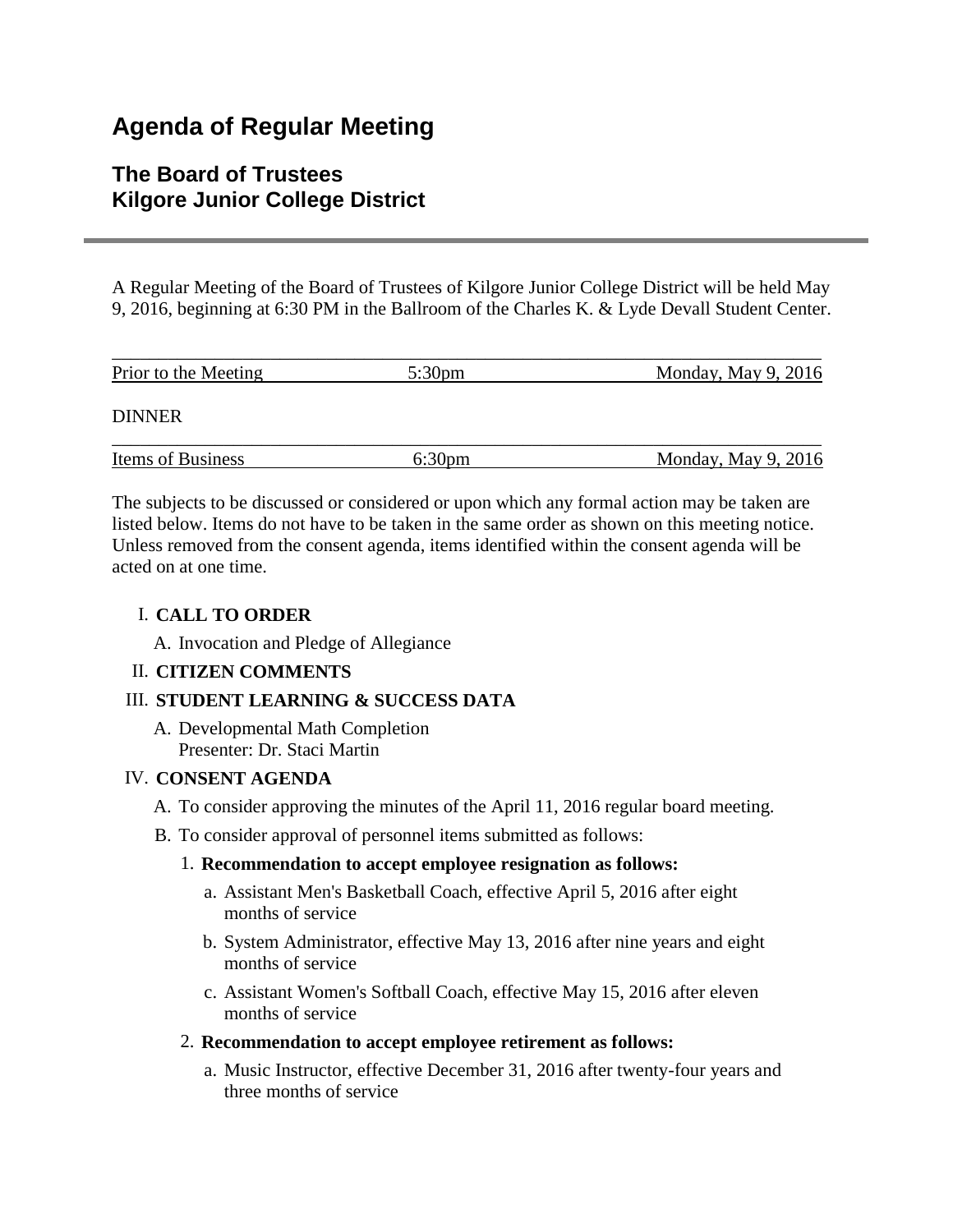- 3. **Recommendation for renewal of employment contract as follows:**
	- a. Head Women's Softball Coach and Kinesiology Instructor, based upon the approved faculty salary schedule for the period of June 1, 2016 - May 31, 2017

#### 4. **Recommendation of employment as follows:**

- a. Police Officer, KCPD, effective April 20, 2016
- b. Assistant Men's Basketball Coach, Student Development, effective April 28, 2016
- c. Developmental English Instructor, Liberal & Fine Arts, effective September 1, 2016

#### V. **EXECUTIVE SESSION**

 Adjournment to executive session pursuant to Texas Government Code Sections 551.071 - 551.084, the Open Meetings Act, for the following purposes:

 "The Board has adjourned to executive session at \_\_\_\_\_\_\_\_\_\_p.m. on **May 9, 2016."**

PERSONNEL: (Government Code 551.074)

LEGAL: (Government Code 551.071)

Consult with attorney on pending litigation.

REAL ESTATE: (Government Code 551.072)

#### RECONVENING IN OPEN MEETING

"**The Board has reconvened in open session at \_\_\_\_\_\_\_\_\_p.m. on May 9, 2016."**

IF, DURING THE COURSE OF THE MEETING COVERED BY THIS NOTICE, THE BOARD SHOULD DETERMINE THAT A CLOSED OR EXECUTIVE MEETING OR SESSION OF THE BOARD SHOULD BE HELD OR IS REQUIRED IN RELATION TO ANY ITEM INCLUDED IN THIS NOTICE, THEN SUCH CLOSED OR EXECUTIVE MEETING OR SESSION AS AUTHORIZED BY SECTION 551.001 ET SEQ. OF THE TEXAS GOVERNMENT CODE (THE OPEN MEETINGS ACT) WILL BE HELD BY THE BOARD AT THAT DATE, HOUR AND PLACE GIVEN IN THIS NOTICE OR AS SOON AFTER THE COMMENCEMENT OF THE MEETING COVERED BY THIS NOTICE AS THE BOARD MAY CONVENIENTLY MEET IN SUCH CLOSED OR EXECUTIVE MEETING OR SESSION CONCERNING ANY AND ALL SUBJECTS AND FOR ANY AND ALL PURPOSES PERMITTED BY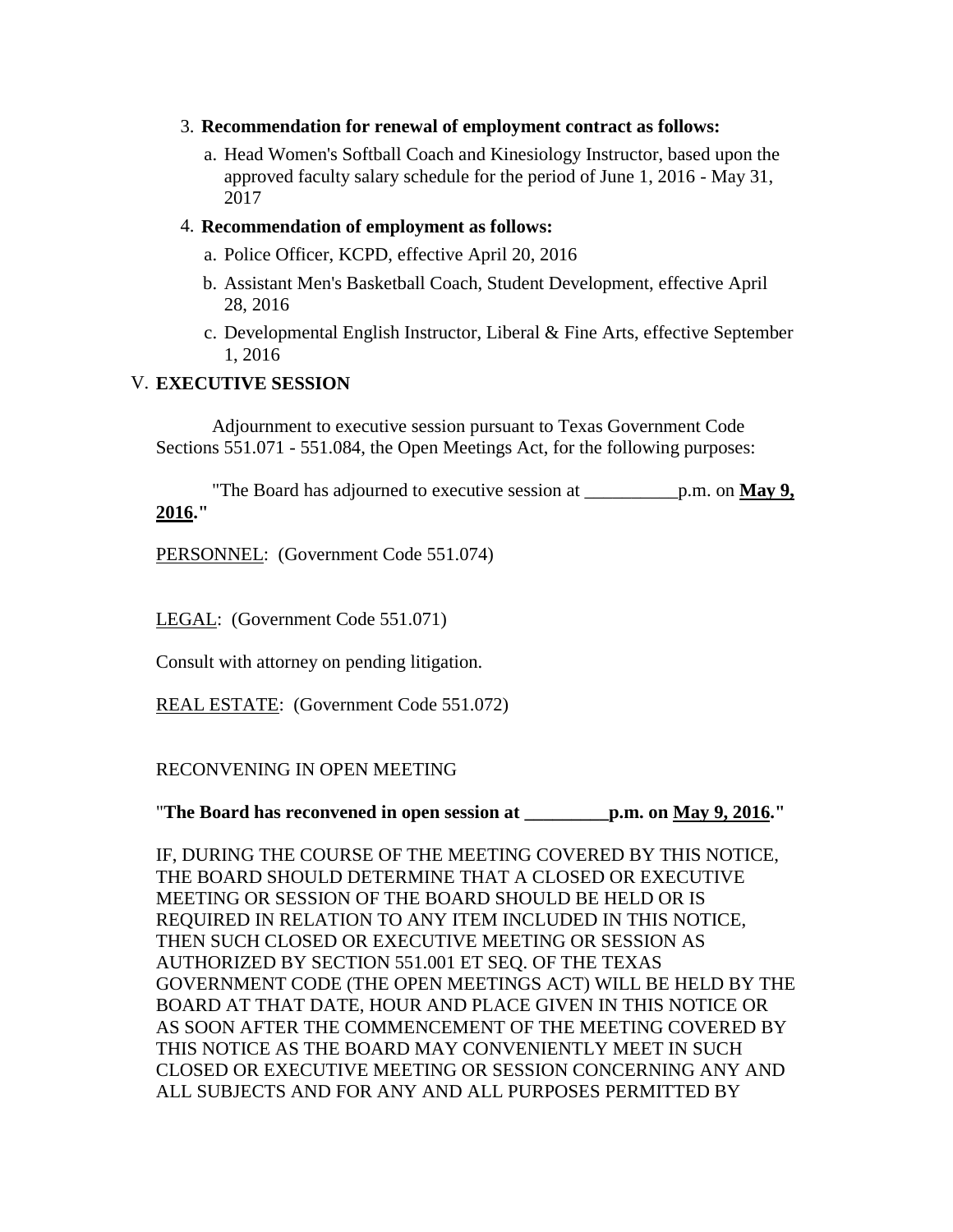SECTIONS 551.071-551.084, INCLUSIVE, OF THE OPEN MEETINGS ACT.

Should any final action, final decision, or final vote be required in the opinion of the Board with regard to any matter considered in such closed or executive meeting or session, then such final action, final decision, or final vote shall be at either:

 a. the open meeting covered by this notice upon the reconvening of this public meeting, or

 b. at a subsequent public meeting of the Board upon notice thereof, as the Board shall determine.

#### VI. **ACTION ITEMS**

- A. To consider approval of an Energy Services Contract with Schneider Electric to perform energy conservation measures for the Applied Technology Center - *Exhibit #1*
- B. To consider payment of legal fees for services rendered
- C. To consider approval to sunset the Child Development and Education program, close the Kilgore College Early Childhood Center, and liquidate associated assets.
- D. To consider approval to decentralize Continuing Education, relocate functions to the Kilgore College-Kilgore Campus, and liquidate associated assets.
- E. To consider approval to close the Kilgore College Demonstration Farm, eliminate Agriculture Science courses, and liquidate associated assets.
- F. To consider approval to offer eligible faculty and staff a 10% retirement incentive.
- G. To consider approval for a restructure of the East Texas Oil Museum and the Rangerette Showcase.
- H. To consider approval of Board of Trustees by-laws amendment Presenter: Karol Pruett
	- 1. Second reading of an amendment to the Board of Trustees' By-Laws
- I. To consider approval of a change to the Kilgore College Board of Trustees Procedures Manual

## **1.7 Board Committees**

*Board Committees meet as needed. Service on a committee will mean additional meetings. Committees include: Executive Committee (President, Vice President and Secretary of the Board) Investment, Finance & Audit Committee Policy & Personnel Committee Property & Facilities Committee Student Success Committee Other committees may be formed as needed* Presenter: Karol Pruett

- J. To consider approving engagement letter for external audit *Exhibit #2* Presenter: Duane McNaney
- K. To consider approval of lighting for Dodson Auditorium *Exhibit #3*